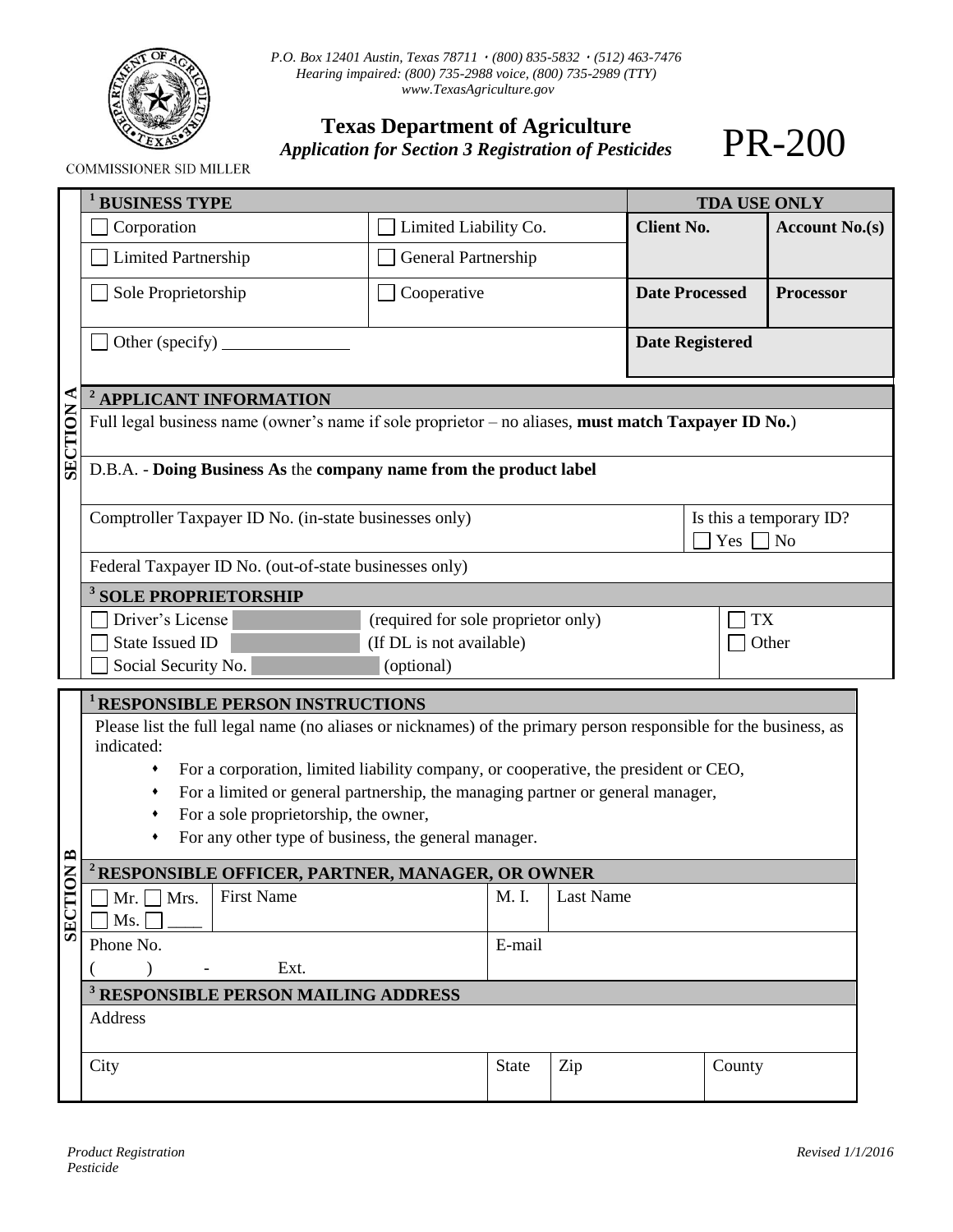## Legal Business Name

|                  | PERSON TO CONTACT FOR LICENSE-RELATED MATTERS                                                                              |                                                                                                                                                                                                                                                                                                                                                                                                                                                                     |                      |                                          |                                       |  |  |  |  |  |
|------------------|----------------------------------------------------------------------------------------------------------------------------|---------------------------------------------------------------------------------------------------------------------------------------------------------------------------------------------------------------------------------------------------------------------------------------------------------------------------------------------------------------------------------------------------------------------------------------------------------------------|----------------------|------------------------------------------|---------------------------------------|--|--|--|--|--|
|                  | <b>First Name</b><br>Mrs.<br>Mr.<br>Ms.                                                                                    |                                                                                                                                                                                                                                                                                                                                                                                                                                                                     | M. I.                | <b>Last Name</b>                         |                                       |  |  |  |  |  |
|                  | Title                                                                                                                      |                                                                                                                                                                                                                                                                                                                                                                                                                                                                     | <b>Primary Phone</b> |                                          |                                       |  |  |  |  |  |
|                  |                                                                                                                            |                                                                                                                                                                                                                                                                                                                                                                                                                                                                     |                      | Ext.                                     |                                       |  |  |  |  |  |
|                  |                                                                                                                            |                                                                                                                                                                                                                                                                                                                                                                                                                                                                     | Fax (optional)       |                                          |                                       |  |  |  |  |  |
|                  | Secondary Phone (optional)                                                                                                 | Ext.                                                                                                                                                                                                                                                                                                                                                                                                                                                                |                      |                                          |                                       |  |  |  |  |  |
|                  | Ext.                                                                                                                       |                                                                                                                                                                                                                                                                                                                                                                                                                                                                     |                      |                                          |                                       |  |  |  |  |  |
| <b>SECTION C</b> |                                                                                                                            | E-mail Address                                                                                                                                                                                                                                                                                                                                                                                                                                                      |                      |                                          |                                       |  |  |  |  |  |
|                  |                                                                                                                            | ***Important Note*** I understand that my email address is required for the Texas Department of Agriculture to keep me<br>informed of critical information, including licensing and regulatory updates; renewal invoices; and other important<br>communications. Failure to provide an email address may result in my not receiving time-sensitive information that could<br>affect my compliance with state regulations, thereby, resulting in monetary penalties. |                      |                                          |                                       |  |  |  |  |  |
|                  | <sup>2</sup> MAILING ADDRESS                                                                                               |                                                                                                                                                                                                                                                                                                                                                                                                                                                                     |                      |                                          | <b>Same as Responsible Party</b>      |  |  |  |  |  |
|                  | Address                                                                                                                    |                                                                                                                                                                                                                                                                                                                                                                                                                                                                     |                      |                                          |                                       |  |  |  |  |  |
|                  | City                                                                                                                       |                                                                                                                                                                                                                                                                                                                                                                                                                                                                     | <b>State</b>         | Zip                                      | County                                |  |  |  |  |  |
|                  |                                                                                                                            |                                                                                                                                                                                                                                                                                                                                                                                                                                                                     |                      |                                          |                                       |  |  |  |  |  |
|                  | <b>OUT-OF-STATE APPLICANTS ONLY</b>                                                                                        |                                                                                                                                                                                                                                                                                                                                                                                                                                                                     |                      |                                          |                                       |  |  |  |  |  |
|                  | An applicant or registrant for registration of pesticides whose principal place of business is situated outside the        |                                                                                                                                                                                                                                                                                                                                                                                                                                                                     |                      |                                          |                                       |  |  |  |  |  |
|                  | State of Texas must appoint and designate a resident citizen of Texas as said applicant's resident agent within<br>Texas.  |                                                                                                                                                                                                                                                                                                                                                                                                                                                                     |                      |                                          |                                       |  |  |  |  |  |
|                  | Who do you wish to designate as resident agent? $\Box$ The Texas Secretary of State<br>Other (list below)                  |                                                                                                                                                                                                                                                                                                                                                                                                                                                                     |                      |                                          |                                       |  |  |  |  |  |
| <b>SECTION D</b> | <b>Resident Agent Name</b>                                                                                                 |                                                                                                                                                                                                                                                                                                                                                                                                                                                                     |                      |                                          |                                       |  |  |  |  |  |
|                  |                                                                                                                            |                                                                                                                                                                                                                                                                                                                                                                                                                                                                     |                      |                                          |                                       |  |  |  |  |  |
|                  | <b>Resident Agent Address</b>                                                                                              |                                                                                                                                                                                                                                                                                                                                                                                                                                                                     |                      |                                          |                                       |  |  |  |  |  |
|                  | City                                                                                                                       |                                                                                                                                                                                                                                                                                                                                                                                                                                                                     | Zip                  |                                          | <b>Business Phone</b>                 |  |  |  |  |  |
|                  |                                                                                                                            |                                                                                                                                                                                                                                                                                                                                                                                                                                                                     |                      |                                          |                                       |  |  |  |  |  |
|                  |                                                                                                                            |                                                                                                                                                                                                                                                                                                                                                                                                                                                                     |                      |                                          |                                       |  |  |  |  |  |
|                  | <b>PAYMENT</b>                                                                                                             |                                                                                                                                                                                                                                                                                                                                                                                                                                                                     |                      |                                          |                                       |  |  |  |  |  |
|                  | Please see fee proration chart at end of this form for applicable fees.<br>Also see instructions for more fee information. |                                                                                                                                                                                                                                                                                                                                                                                                                                                                     |                      |                                          |                                       |  |  |  |  |  |
|                  | <b>Registration Should Become Effective</b>                                                                                |                                                                                                                                                                                                                                                                                                                                                                                                                                                                     |                      |                                          |                                       |  |  |  |  |  |
|                  | month<br>day<br>year                                                                                                       |                                                                                                                                                                                                                                                                                                                                                                                                                                                                     |                      |                                          |                                       |  |  |  |  |  |
| <b>SECTIONE</b>  | NOTE: REGISTRATION IS NOT VALID UNTIL ALL DOCUMENTS AND FEES ARE RECEIVED AND<br>APPLICATION HAS BEEN APPROVED BY TDA.     |                                                                                                                                                                                                                                                                                                                                                                                                                                                                     |                      |                                          |                                       |  |  |  |  |  |
|                  |                                                                                                                            | Method of Payment (payable to Texas Department of Agriculture)                                                                                                                                                                                                                                                                                                                                                                                                      |                      |                                          |                                       |  |  |  |  |  |
|                  | Check #                                                                                                                    | Cashier's Check #                                                                                                                                                                                                                                                                                                                                                                                                                                                   |                      | Money Order #                            |                                       |  |  |  |  |  |
|                  | Amount remitted                                                                                                            |                                                                                                                                                                                                                                                                                                                                                                                                                                                                     |                      | Mail to: Texas Department of Agriculture | P.O. Box 12401, Austin, TX 78711-2401 |  |  |  |  |  |
|                  | <b>TDA USE ONLY</b>                                                                                                        | Receipt No.                                                                                                                                                                                                                                                                                                                                                                                                                                                         |                      | Date Receipt Issued                      |                                       |  |  |  |  |  |
|                  |                                                                                                                            |                                                                                                                                                                                                                                                                                                                                                                                                                                                                     |                      |                                          |                                       |  |  |  |  |  |
|                  |                                                                                                                            |                                                                                                                                                                                                                                                                                                                                                                                                                                                                     |                      |                                          |                                       |  |  |  |  |  |
|                  |                                                                                                                            |                                                                                                                                                                                                                                                                                                                                                                                                                                                                     |                      |                                          |                                       |  |  |  |  |  |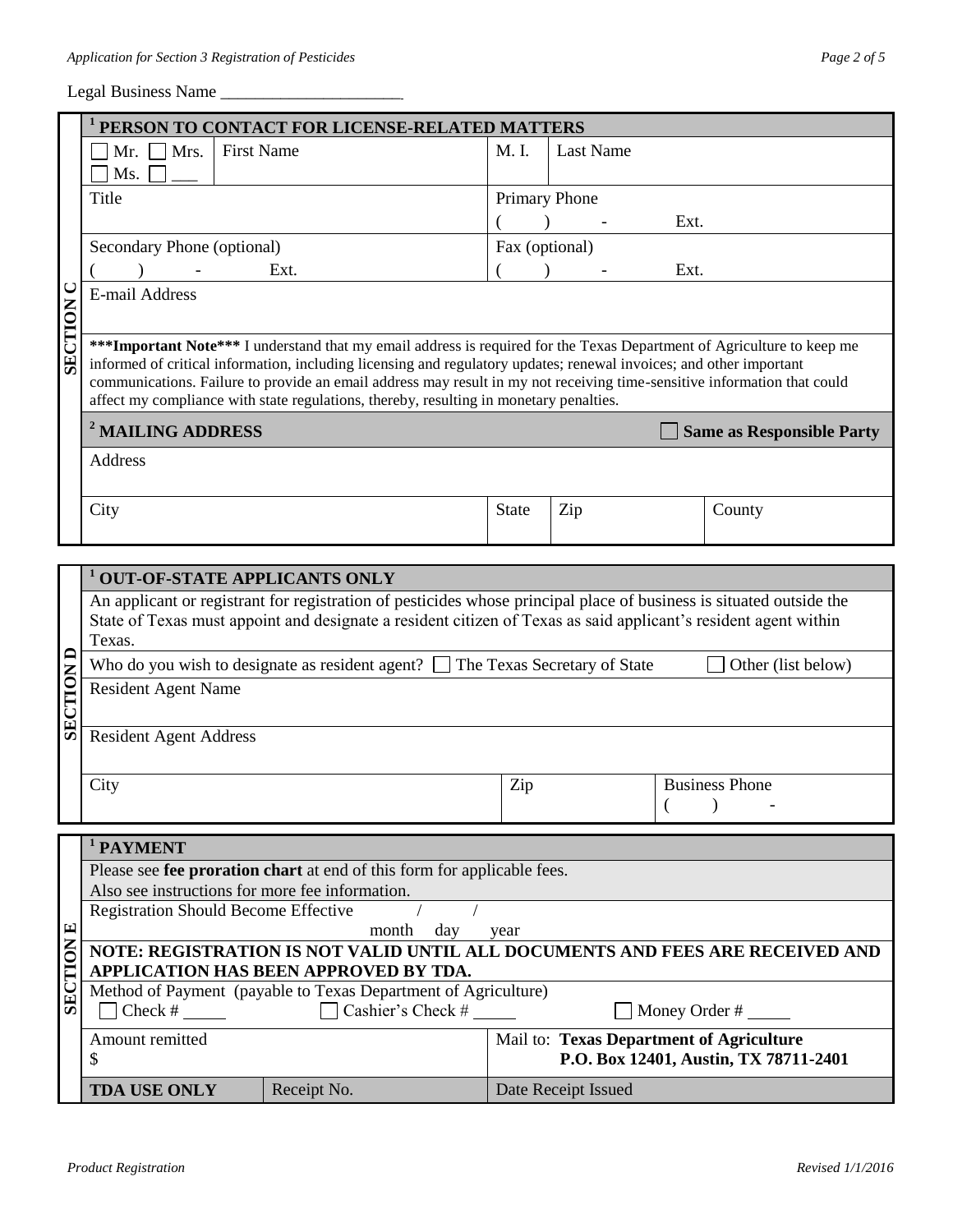#### Legal Business Name

### **SIGNATURE**

**1**

**Product Representative registration Product Registration Registration Replace that and the substantine controlled the substantine state of the substantine state of the substantine state of the substantine state of t** The applicant, by and through their personal or agent's signature below (1) certifies that all information provided in connection with this application at any time is true and correct to the best of the applicant's knowledge; (2) acknowledges that any misrepresentation or false statement made by the applicant, or an authorized agent of the applicant, in connection with this application, whether intentional or not, will constitute grounds for denial, revocation, or non-renewal of any license issued pursuant to this application and/or assessment of monetary administrative penalties; and (3) if applying as an individual, further acknowledges that this application may be denied and that any license issued pursuant to this application may be suspended, revoked, or denied renewal due to delinquency in payment of a guaranteed student loan and that any license issued pursuant to this application may be suspended or denied renewal for failure to pay child support. If signed by an agent (including employee) of the applicant, the person signing certifies that he or she is authorized to make the preceding certifications on behalf of the applicant. Applicant Name (print) Title

| Applicant Name (print)     | 1 itie                    |
|----------------------------|---------------------------|
| <b>Applicant Signature</b> | Date<br>month day<br>year |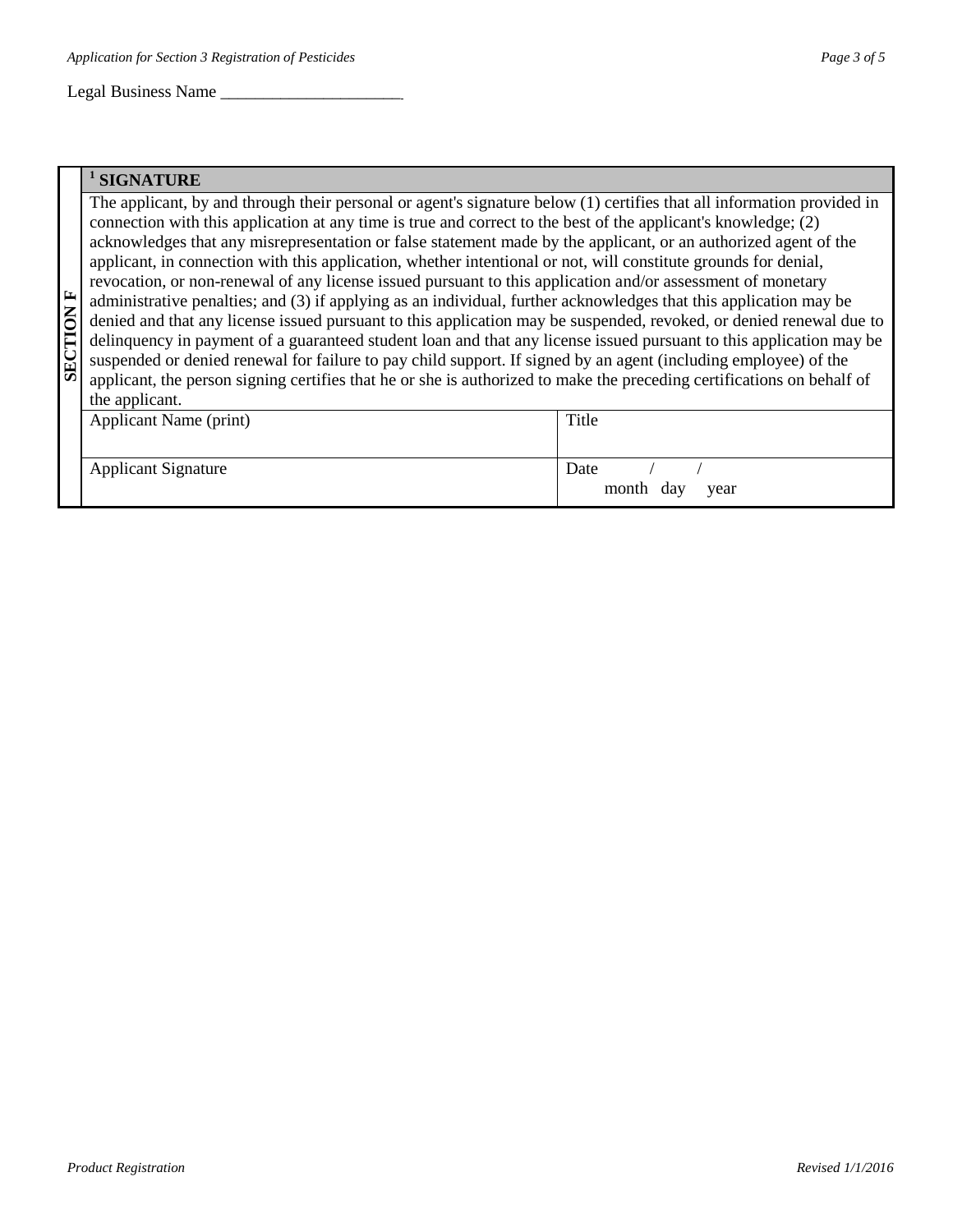# Legal Business Name

|                  | <b>FOR TDA</b>                        |                          | <b>EPA Registration No.</b> |                                              | <b>Product Name</b> | <b>Restricted</b><br>Use? |
|------------------|---------------------------------------|--------------------------|-----------------------------|----------------------------------------------|---------------------|---------------------------|
|                  | <b>USE ONLY</b><br><b>Account No.</b> | Company<br><b>Number</b> | Product<br><b>Number</b>    | <b>Sub</b><br>${\bf registration}$<br>number |                     |                           |
|                  |                                       |                          |                             |                                              |                     |                           |
|                  |                                       |                          |                             |                                              |                     |                           |
|                  |                                       |                          |                             |                                              |                     |                           |
|                  |                                       |                          |                             |                                              |                     |                           |
| <b>SECTION G</b> |                                       |                          |                             |                                              |                     |                           |
|                  |                                       |                          |                             |                                              |                     |                           |
|                  |                                       |                          |                             |                                              |                     |                           |
|                  |                                       |                          |                             |                                              |                     |                           |
|                  |                                       |                          |                             |                                              |                     |                           |
|                  |                                       |                          |                             |                                              |                     |                           |
|                  |                                       |                          |                             |                                              |                     |                           |
|                  |                                       |                          |                             |                                              |                     |                           |

| <b>SECTION G</b> |                                                                                                                                                                                                                                                                                                                                                                                                                                                                                                                                                                                                                                                                                                                                                                                                                                                                                                                                                                                                                                                                                                                                                                                                  |  |  |  |                                                                                         |  |  |  |  |                  |
|------------------|--------------------------------------------------------------------------------------------------------------------------------------------------------------------------------------------------------------------------------------------------------------------------------------------------------------------------------------------------------------------------------------------------------------------------------------------------------------------------------------------------------------------------------------------------------------------------------------------------------------------------------------------------------------------------------------------------------------------------------------------------------------------------------------------------------------------------------------------------------------------------------------------------------------------------------------------------------------------------------------------------------------------------------------------------------------------------------------------------------------------------------------------------------------------------------------------------|--|--|--|-----------------------------------------------------------------------------------------|--|--|--|--|------------------|
|                  |                                                                                                                                                                                                                                                                                                                                                                                                                                                                                                                                                                                                                                                                                                                                                                                                                                                                                                                                                                                                                                                                                                                                                                                                  |  |  |  |                                                                                         |  |  |  |  |                  |
|                  |                                                                                                                                                                                                                                                                                                                                                                                                                                                                                                                                                                                                                                                                                                                                                                                                                                                                                                                                                                                                                                                                                                                                                                                                  |  |  |  |                                                                                         |  |  |  |  |                  |
|                  |                                                                                                                                                                                                                                                                                                                                                                                                                                                                                                                                                                                                                                                                                                                                                                                                                                                                                                                                                                                                                                                                                                                                                                                                  |  |  |  |                                                                                         |  |  |  |  |                  |
|                  |                                                                                                                                                                                                                                                                                                                                                                                                                                                                                                                                                                                                                                                                                                                                                                                                                                                                                                                                                                                                                                                                                                                                                                                                  |  |  |  |                                                                                         |  |  |  |  |                  |
|                  |                                                                                                                                                                                                                                                                                                                                                                                                                                                                                                                                                                                                                                                                                                                                                                                                                                                                                                                                                                                                                                                                                                                                                                                                  |  |  |  |                                                                                         |  |  |  |  |                  |
|                  |                                                                                                                                                                                                                                                                                                                                                                                                                                                                                                                                                                                                                                                                                                                                                                                                                                                                                                                                                                                                                                                                                                                                                                                                  |  |  |  |                                                                                         |  |  |  |  |                  |
|                  |                                                                                                                                                                                                                                                                                                                                                                                                                                                                                                                                                                                                                                                                                                                                                                                                                                                                                                                                                                                                                                                                                                                                                                                                  |  |  |  |                                                                                         |  |  |  |  |                  |
|                  | <b>CHECK LIST</b>                                                                                                                                                                                                                                                                                                                                                                                                                                                                                                                                                                                                                                                                                                                                                                                                                                                                                                                                                                                                                                                                                                                                                                                |  |  |  |                                                                                         |  |  |  |  |                  |
| <b>SECTION H</b> | Please use this checklist to ensure you are sending all of the necessary information and documents for each product<br>to be registered. Submit paper copies of the following documents or electronic documents can be submitted<br>through ALSTAR. Do Not Send CD's.<br>Registration of Pesticides Application PR-200<br>Fee (see instructions for assistance with calculating the correct fee.)<br>Labels and Supporting Documents are: $\Box$ in <b>ALSTAR</b> $\Box$ Paper Copies<br><b>Labels and Supporting Documents include:</b><br>Product Label(s)<br>EPA Supplemental Registration of Distribution Form 8570-5, if appropriate<br>Material Safety Data Sheet(s) must have complete product name and current name and address of<br>registrant.<br>Current EPA Stamped Accepted Label(s) -- Include letter containing EPA comments page, if<br>appropriate.<br>Supporting Documentation -- Notifications, Amendments Transfer of registration papers, container<br>sizes, EPA establishment number(s), etc.<br>Alternate brand name form, EPA Form 8570-1 or EPA approved letter, if appropriate.<br>NOTE: NEVER submit THE CONFIDENTIAL STATEMENT OF FORMULA for a pesticide product. |  |  |  |                                                                                         |  |  |  |  |                  |
|                  |                                                                                                                                                                                                                                                                                                                                                                                                                                                                                                                                                                                                                                                                                                                                                                                                                                                                                                                                                                                                                                                                                                                                                                                                  |  |  |  | Please note that an incomplete application may result in processing delays.             |  |  |  |  |                  |
|                  |                                                                                                                                                                                                                                                                                                                                                                                                                                                                                                                                                                                                                                                                                                                                                                                                                                                                                                                                                                                                                                                                                                                                                                                                  |  |  |  | Any applications not completed within 1 year of receipt, per Texas law, will be closed. |  |  |  |  |                  |
|                  | <b>Product Registration</b>                                                                                                                                                                                                                                                                                                                                                                                                                                                                                                                                                                                                                                                                                                                                                                                                                                                                                                                                                                                                                                                                                                                                                                      |  |  |  |                                                                                         |  |  |  |  | Revised 1/1/2016 |